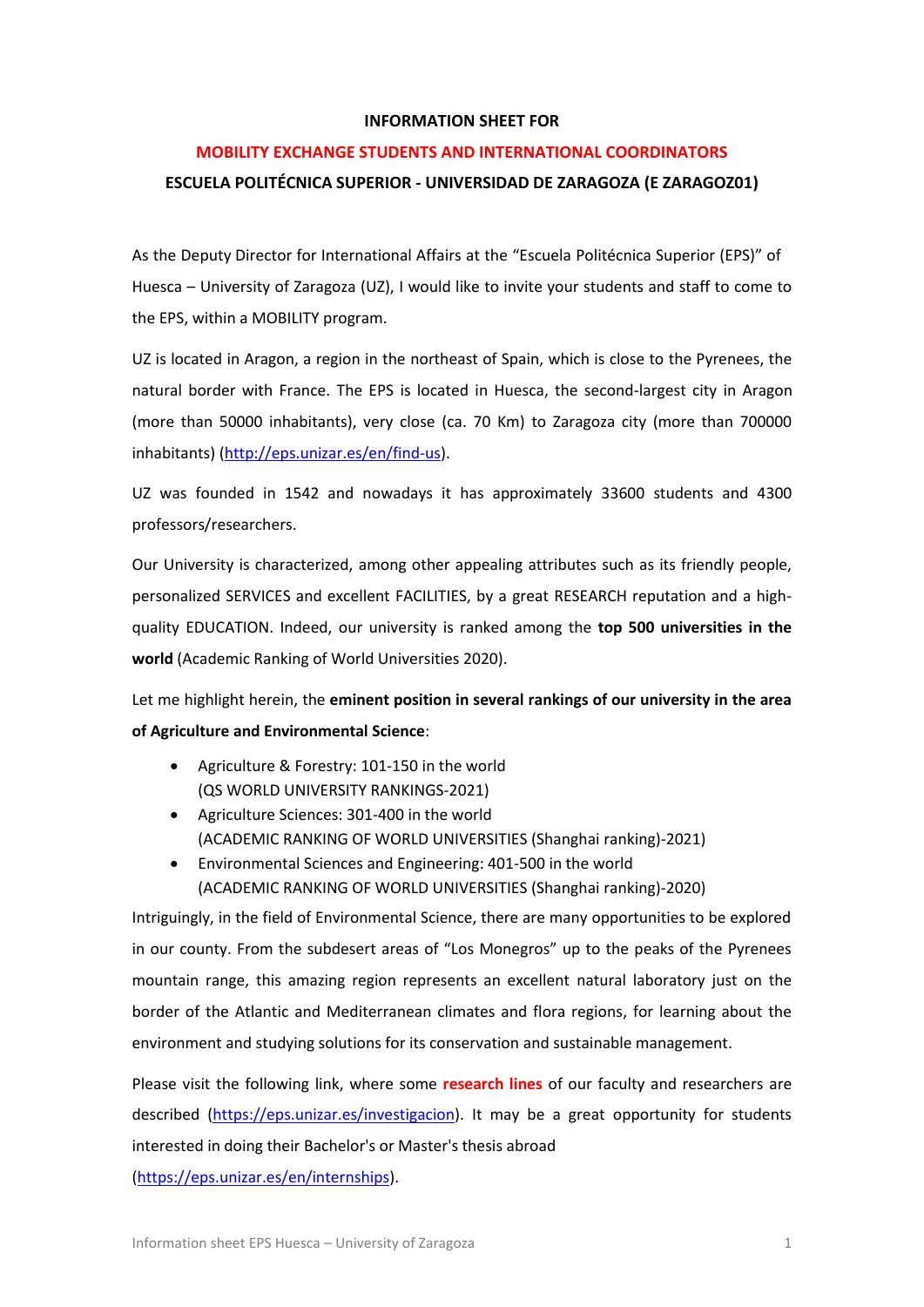Our **study programs** are (each third link contains courses schedule information):

# **\*Degree in Environmental Sciences**

<http://eps.unizar.es/titulaciones/ccaa>(in Spanish) <http://eps.unizar.es/en/degree-environmental-sciences>(in English) <http://eps.unizar.es/academico/horarios-ccaa>(in Spanish)

# **\*Degree in Agri-Food and Rural Environmental Engineering**

<http://eps.unizar.es/titulaciones/iamr>(in Spanish) <http://eps.unizar.es/en/degree-agrifood>(in English) <http://eps.unizar.es/academico/horarios-iamr>(in Spanish)

# **\*Master in Agricultural Engineering**

<http://eps.unizar.es/masteria>(in Spanish) <https://eps.unizar.es/en/master-agronomic>(in English) <http://eps.unizar.es/academico/horarios-masteria>(in Spanish)

## For a **course catalogue**, see:

[https://eps.unizar.es/sites/eps.unizar.es/files/users/ccano/folletos/programas\\_titulaciones\\_ca](https://eps.unizar.es/sites/eps.unizar.es/files/users/ccano/folletos/programas_titulaciones_castellano-english.pdf) [stellano-english.pdf](https://eps.unizar.es/sites/eps.unizar.es/files/users/ccano/folletos/programas_titulaciones_castellano-english.pdf)

I would like to highlight herein our program "**English Language Friendly Courses**" which offers LITERATURE, ACADEMIC TUTORING and ASSESSMENT in English for some of our courses (<https://eps.unizar.es/subjects-asignaturasef>). The aim behind this initiative is to facilitate the stay to those students who are interested in learning and improving their Spanish knowledge since the courses are taught mainly in that language (Spanish).

Moreover, mobility students have the opportunity of taking **Spanish courses** offered by UZ with a discount on the tuition fees.

<https://cursosdeespanol.unizar.es/>

**Academic calendar** (approximate dates for our semester system):

| Winter semester: | Lectures: mid-September - mid-January             |  |
|------------------|---------------------------------------------------|--|
|                  | Final exams:* mid-January $-1^{st}$ week February |  |
| Summer semester: | Lectures: $2^{nd}$ week February – end May        |  |
|                  | Final exams:* end May - end June                  |  |

<http://academico.unizar.es/calendario-academico/calendario>

(\* There is a 2<sup>nd</sup> call during the 3 first weeks of September. In case the student needs this second opportunity; it would be possible to find a better solution, such as doing the exam in advance, etc.).

**Nomination and application process.** Only applications sent by students previously nominated by their universities will be admitted. Students must be previously selected by their universities. These nominations will include student data (Name / Last name / Studies area / Period / E-mail) and must be communicated to the corresponding Academic Mobility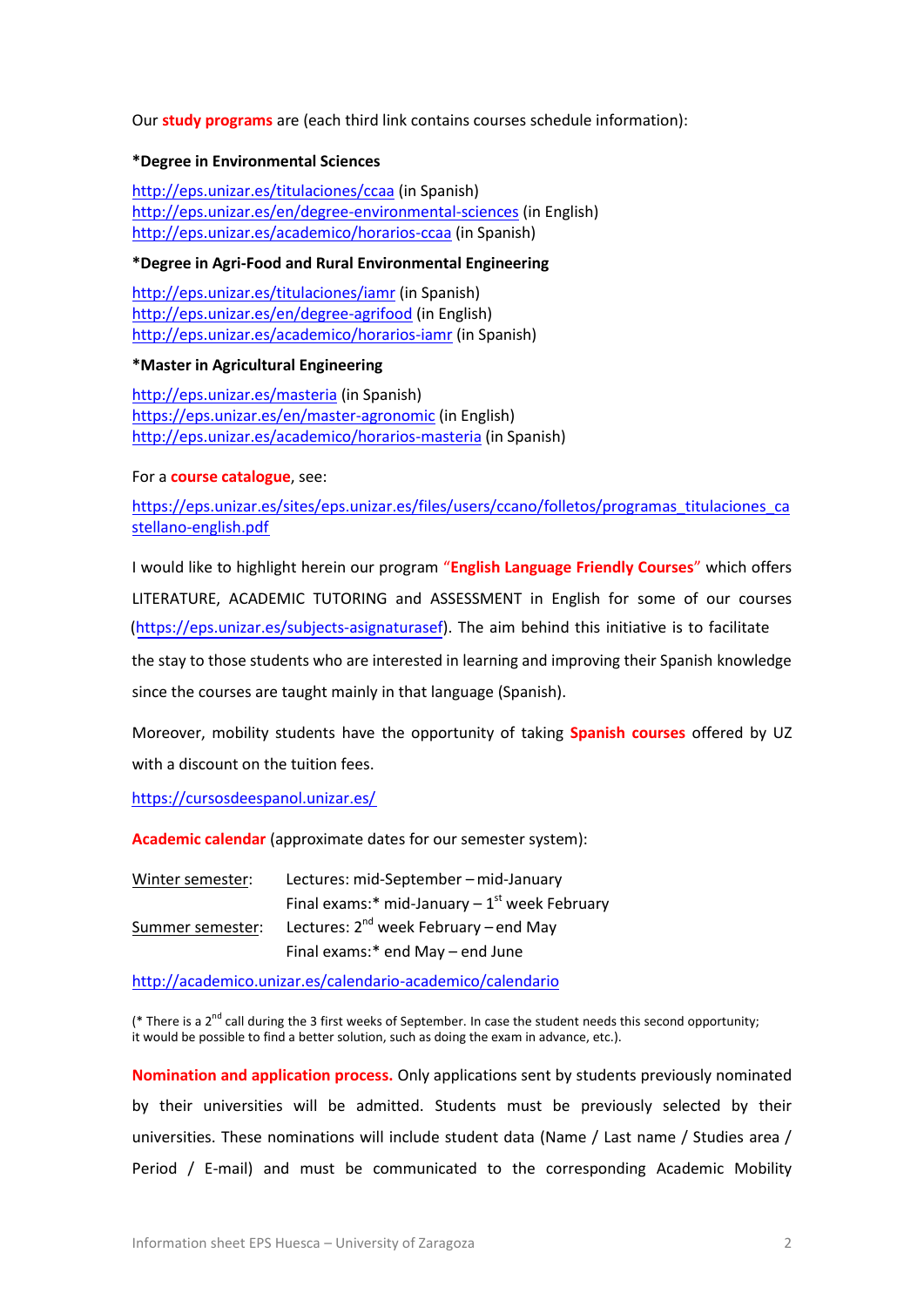Coordinator at the EPS and also to our administrative staff [\(mobilityhuesca@unizar.es](mailto:mobilityhuesca@unizar.es))

Deadlines [for nomination:](http://academico.unizar.es/en/movilidad/calendarios)

-Mid June: for  $1^{\text{st}}$  semester or full academic year

-Mid November: for 2<sup>nd</sup> semester

Students nominated by their university will receive an email containing the instructions they have to follow (students can start the procedure only if they have received such an email). We are using an **online application system**: <http://academico.unizar.es/en/movilidad/inicio>

Students first have to **register**. After the registration, they can fill in the required information.

# [Deadline for application:](http://academico.unizar.es/en/movilidad/calendarios)

-From March to the end of June for  $1<sup>st</sup>$  semester or full academic year

-From September to the end of November for 2<sup>nd</sup> semester

**Enrollment** has to be fulfilled after arrival, according to the dates set in the academic calendar and/or with the enrollment guidelines of the EPS.

| <b>Grading system.</b> 10-point grading scale: | Grades $0 - 4.9$ / FAIL                      |
|------------------------------------------------|----------------------------------------------|
|                                                | Grades $5 - 6.9$ / PASS                      |
|                                                | Grades $7 - 8.9$ / MENTION                   |
|                                                | Grades $9 - 10 /$ OUTSTANDING                |
|                                                | Special mention for grades $9 - 10$ / HONORS |

**Transcript of records.** Issued by the EPS, it is sent to the international office of the sending institution within 5 weeks after the assessment period has finished at our College.

# **WE LOOK FORWARD TO WELCOMING YOUR STUDENTS AND STAFF, AND TO SENDING OURS TO YOUR UNIVERSITY!**

## **IT WOULD BE GREAT IF YOU CAN SHARE WITH THEM ALL THIS INFORMATION.**

Please, do not hesitate to contact us for any further questions or comments.

Thank you very much.

Best regards,

Deputy-Director for International Affairs Escuela Politécnica Superior de Huesca - UZ